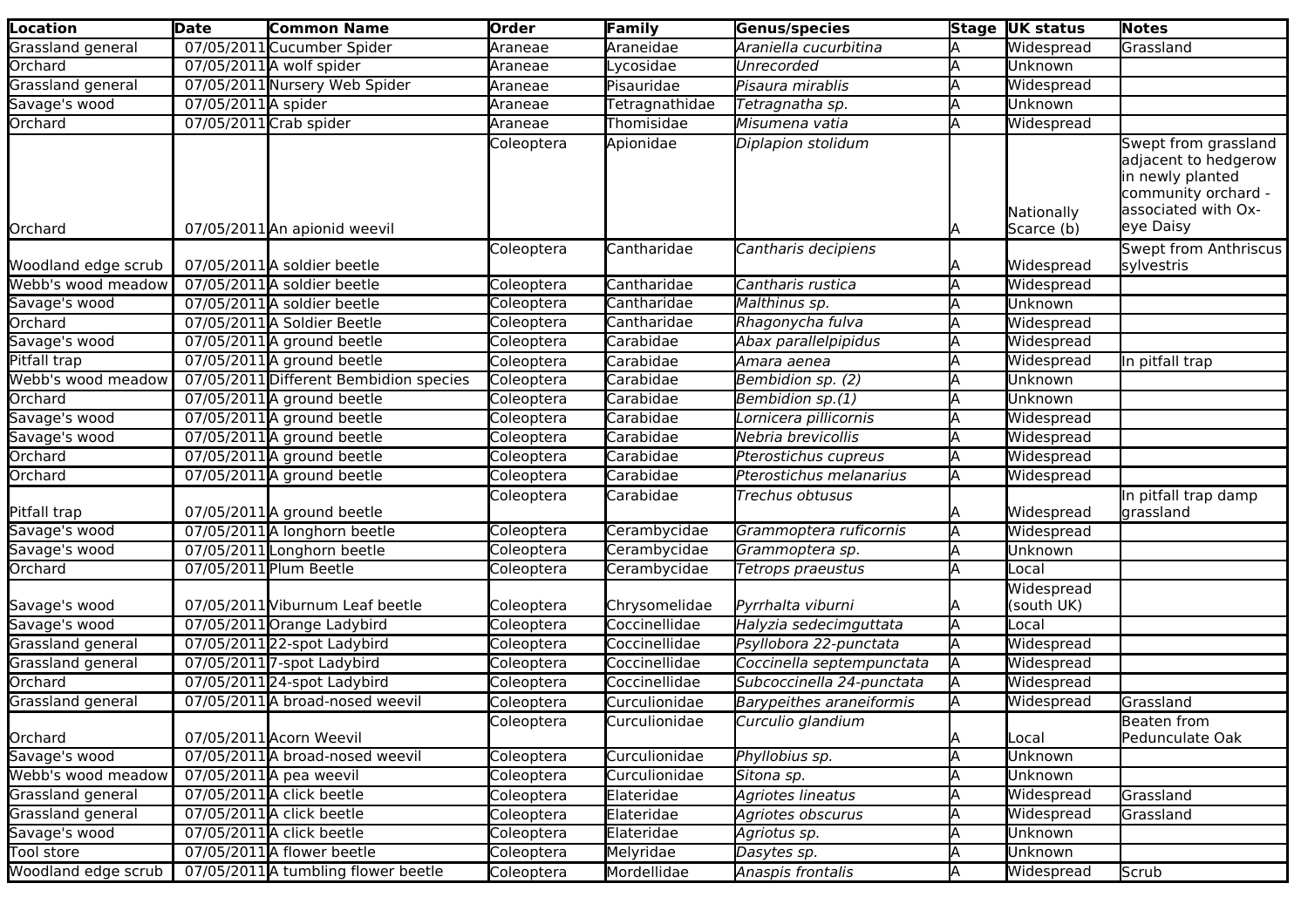| Orchard              |                        | 07/05/2011 Thick-legged Flower Beetle | Coleoptera                  | Oedemeridae   | Oedemera nobilis                | ΙA     | Widespread               |                                           |
|----------------------|------------------------|---------------------------------------|-----------------------------|---------------|---------------------------------|--------|--------------------------|-------------------------------------------|
| Tool store           |                        | 07/05/2011 Red-headed Cardinal Beetle | Coleoptera                  | Pyrochroidae  | Pyrochroea serraticornis        |        | Widespread               |                                           |
| <b>Tool store</b>    |                        | 07/05/2011Cockchafer                  | Coleoptera                  | Scarabaeidae  | Melolontha melolontha           | A(M)   | Widespread               |                                           |
|                      |                        |                                       | Coleoptera                  | Staphylinidae | Olophrum piceum                 |        |                          | Rough grassland scrub                     |
|                      |                        |                                       |                             |               |                                 |        |                          | edge; in newly planted                    |
| Orchard              |                        | 07/05/2011 A Rove Beetle              |                             |               |                                 | IΑ     | Local                    | orchard area                              |
|                      |                        |                                       | Coleoptera                  | Staphylinidae | Staphylinus dimidiaticornis     |        |                          | In pitfall trap damp                      |
|                      |                        |                                       |                             |               |                                 |        |                          | grassland (very similar<br>to the v. rare |
|                      |                        |                                       |                             |               |                                 |        |                          | Staphylinus                               |
| Webb's wood meadow   |                        | 07/05/2011 A rove beetle              |                             |               |                                 |        | Local                    | caesareus)                                |
| Orchard              |                        | 07/05/2011 A rove beetle              | Coleoptera                  | Staphylinidae | Stenus sp.(1)                   |        | Unknown                  |                                           |
| Bridge pit-fall trap |                        | 07/05/2011 A rove beetle              | Coleoptera                  | Staphylinidae | Stenus sp.(2)                   |        | Unknown                  |                                           |
| Tool store           |                        | 07/05/2011 Common Earwig              | Dermaptera                  | Forficulidae  | Forficula auriculara            |        | Widespread               |                                           |
| Path                 | 07/05/2011 Robber fly  |                                       | Diptera                     | Asilidae      | Unrecorded                      |        | Unknown                  |                                           |
| Orchard              |                        | 07/05/2011 Ground beetle              | Diptera                     | Carabidae     | Harpalus sp.                    |        | Widespread               |                                           |
| Tool store           |                        | 07/05/2011 A dance fly                | Diptera                     | Empididae     | Empis sp.                       |        | Unknown                  |                                           |
| Tool store           |                        | 07/05/2011 A soldier fly              | Diptera                     | Stratiomyidae | Chloriomyia formosa             | A(F)   | Widespread               |                                           |
|                      |                        |                                       | Diptera                     | Syrphidae     | Chrysotoxum arcuatum            |        |                          | Woodland edge -                           |
|                      |                        |                                       |                             |               |                                 |        |                          | mainly a northern and                     |
| Savage's wood        | 07/05/2011 A hoverfly  |                                       |                             |               |                                 |        | Local                    | western species in UK                     |
| Tool store           | 07/05/2011 A hoverfly  |                                       | Diptera                     | Syrphidae     | Epistrophe elegans              |        | Widespread               | In moth trap                              |
| Tool store           | 07/05/2011 A dronefly  |                                       | Diptera                     | Syrphidae     | Eristalis pertinax              |        | Widespread               |                                           |
| Savage's wood        | 07/05/2011 A hoverfly  |                                       | Diptera                     | Syrphidae     | Myathropa florea                |        | Widespread               | Woodland edge                             |
| Savage's wood        |                        | 07/05/2011 Heineken Hoverfly          | Diptera                     | Syrphidae     | Rhingia campestris              |        | Widespread               |                                           |
| Tool store           | 07/05/2011 A crane fly |                                       | Diptera                     | Tipulidae     | Unrecorded                      |        | Unknown                  |                                           |
| Savage's wood        |                        | 07/05/2011 Common Flower Bug          | Hemiptera: HeteCimcidae     |               | Anthochorus nemorum             |        | Widespread               |                                           |
| Tool store           | 07/05/2011 Dock Bug    |                                       | Hemiptera: HeteCoreidae     |               | Coreus marginatus               |        | Widespread               |                                           |
|                      |                        |                                       | Hemiptera:                  | Gerridae      | Gerris lacustris                |        |                          | Pond                                      |
| Pond                 |                        | 07/05/2011 A pond skater              | Heteroptera                 |               |                                 |        | Widespread               |                                           |
| Orchard              |                        | 07/05/2011 A mirid bug                | Hemiptera: HeteMiridae      |               | Dryophilocoris flavoquadrimadA  |        | Widespread               |                                           |
|                      |                        |                                       |                             |               |                                 |        |                          | One of several species                    |
|                      |                        |                                       |                             |               |                                 |        |                          | which are difficult to                    |
| Tool store           |                        | 07/05/2011 A mirid bug                | Hemiptera: HeteMiridae      |               | Lygus sp.                       |        | Unknown                  | separate in the field                     |
| Orchard              |                        | 07/05/2011 A mirid bug                | Hemiptera: HeteMiridae      |               | Miris striatus                  |        | Widespread               |                                           |
| Savage's wood        | 07/05/2011 Forest Bug  |                                       | Hemiptera: HetdPentatomidae |               | Pentatoma rufipes               |        | Nymph Widespread         |                                           |
| Tool store           |                        | 07/05/2011 Thistle lacebug            | Hemiptera: HeteTingidae     |               | Tingis cardui                   |        | Widespread               |                                           |
| Orchard              |                        | 07/05/2011 Red and Black Froghopper   | Hemiptera: HomCercopidae    |               | Cercopis vulnerata              |        | Widespread               |                                           |
|                      |                        |                                       |                             |               |                                 | Adults |                          |                                           |
| Savage's wood        |                        | $07/05/2011$ A leaf hopper            | Hemiptera: Hom Cicadellidae |               | Unrecorded                      |        |                          |                                           |
| Orchard              |                        | 07/05/2011 A plant louse              | Hemiptera: HomPsyllidae     |               | Unrecorded                      |        | nymph Unknown<br>Unknown |                                           |
| Orchard              |                        | 07/05/2011 A mining bee               | Hymenoptera (aAndrenidae    |               | Andrena sp.                     |        | Unknown                  |                                           |
| Savage's wood        |                        | 07/05/2011 A cuckoo bumblebee         | Hymenoptera (aApidae        |               | Bombus (Psithyrus) sylvestris A |        | Widespread               |                                           |
| Tool store           |                        | 07/05/2011 Large Red-tailed bumblebee | Hymenoptera (aApidae        |               | <b>Bombus lapidarius</b>        |        | Widespread               |                                           |
| Tool store           |                        | 07/05/2011 Common Carder bee          | Hymenoptera (aApidae        |               | Bombus pascuorum                |        | Widespread               |                                           |
| Grassland general    |                        | 07/05/2011 Buff-tailed Bumblebee      | Hymenoptera (aApidae        |               | <b>Bombus terrestris</b>        |        | Widespread               |                                           |
|                      |                        |                                       |                             |               |                                 |        |                          |                                           |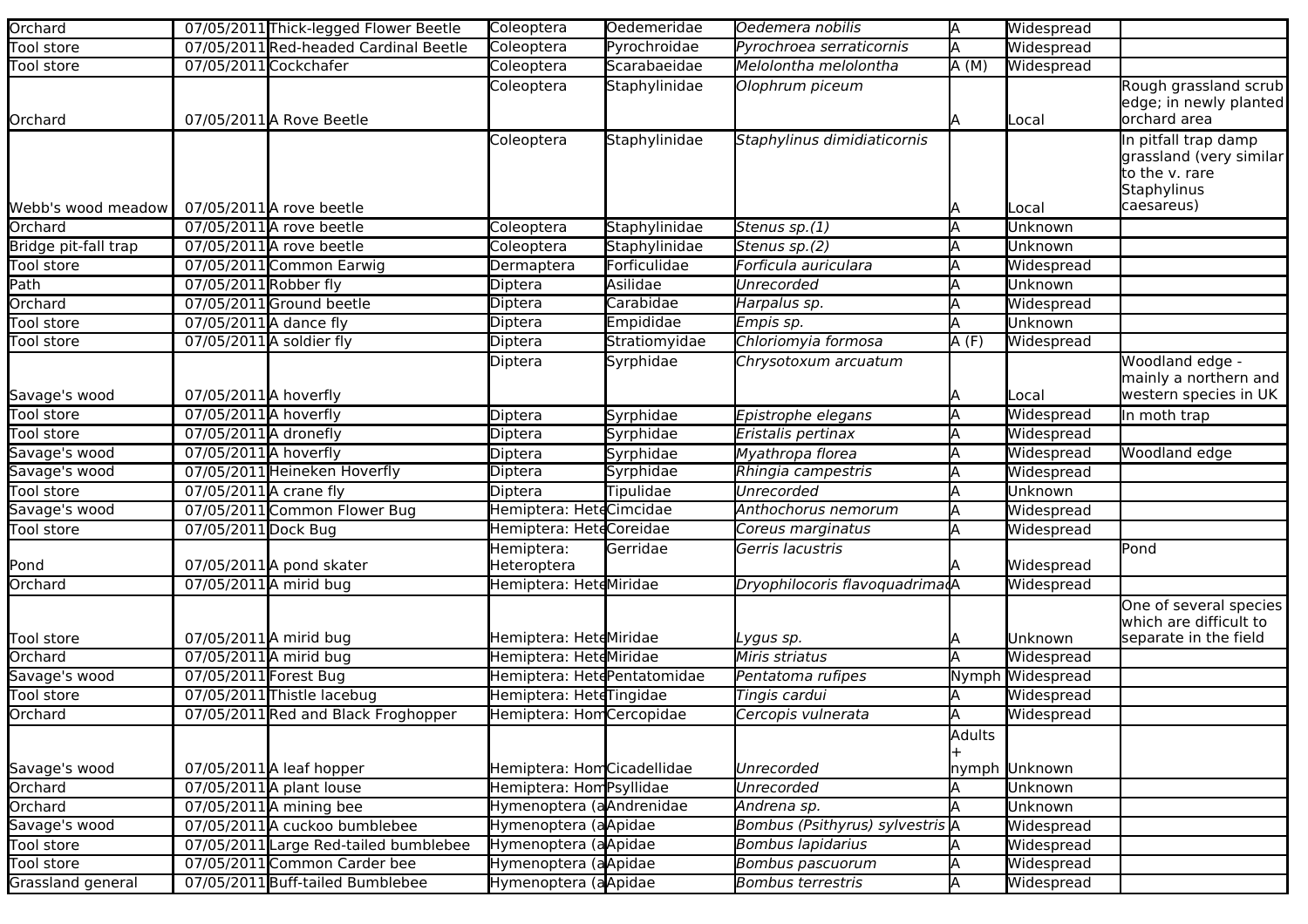| Savage's wood      |                   | 07/05/2011 Common Wasp                | Hymenoptera (aVespidae            |                | Vespula vulgaris          | ΙA      | Widespread               |                                                                       |
|--------------------|-------------------|---------------------------------------|-----------------------------------|----------------|---------------------------|---------|--------------------------|-----------------------------------------------------------------------|
| Tool store         |                   | 07/05/2011 An ophion (ichneumon wasp) | Hymenoptera (plchneumonidae       |                | Ophion sp.                |         | Unknown                  |                                                                       |
| Savage's wood      |                   | 07/05/2011 A woodlouse                | Isopoda                           | Oniscidae      | Oniscus asellus           |         | Widespread               |                                                                       |
| Orchard            |                   | 07/05/2011 A woodlouse                | Isopoda                           | Porcellionidae | Porcellio scaber          |         | Widespread               |                                                                       |
| Tool store         |                   | 07/05/2011 Latticed Heath             | epidoptera                        | Geometridae    | Chiasmia clathrata        |         | Widespread               |                                                                       |
| <b>Tool store</b>  |                   | 07/05/2011 Maiden's Blush             | epidoptera                        | Geometridae    | Cyclophora punctaria      |         | Locally<br>common        | Oak woodland species,<br>fairly common locally<br>in southern England |
| Tool store         |                   | 07/05/2011 Broken-barred Carpet       | epidoptera                        | Geometridae    | Electrophaes corylata     | IΑ      | Widespread               |                                                                       |
| Tool store         |                   | 07/05/2011 Mottled Pug                | epidoptera.                       | Geometridae    | Epithecia exiguata        |         | Widespread               |                                                                       |
| Tool store         |                   | 07/05/2011 Scorched Carpet            | epidoptera.                       | Geometridae    | Ligdia adustata           |         | Widespread<br>(south UK) |                                                                       |
| Tool store         |                   | 07/05/2011 Brimstone Moth             | epidoptera                        | Geometridae    | Opisthograptis luteolata  | ΙA      | Widespread               |                                                                       |
| Webb's Wood        |                   | 07/05/2011Garden Carpet               | epidoptera                        | Geometridae    | Xanthorhoe fluctuata      |         | Widespread               |                                                                       |
| Tool store         |                   | 07/05/2011 Common Swift               | epidoptera                        | Hepialidae     | Hepialus lupulinus        |         | Widespread               |                                                                       |
| Webb's wood meadow |                   | 07/05/2011 Common Blue Butterfly      | epidoptera.                       | Lycaenidae     | Polyommatus icarus        |         | Widespread               |                                                                       |
| Tool store         |                   | 07/05/2011 Pale Tussock               | epidoptera                        | Lymantriidae   | Calliteara pudibunda      | $A(M +$ | Widespread               |                                                                       |
| Tool store         |                   | 07/05/2011 Heart & Dart               | epidoptera                        | Noctuidae      | Agrotis exclamationis     |         | Widespread               |                                                                       |
| Tool store         |                   | 07/05/2011 Shuttle-shaped Dart        | epidoptera                        | Noctuidae      | Agrotis puta              |         | Widespread               |                                                                       |
| Tool store         |                   | 07/05/2011 Treble Lines               | epidoptera                        | Noctuidae      | Charanycha trigrammica    |         | Widespread               |                                                                       |
| Tool store         |                   | 07/05/2011 Marbled Minor              | epidoptera                        | Noctuidae      | Oligia strigilis          |         | Widespread               |                                                                       |
| Tool store         |                   | 07/05/2011 Setaceous Hebrew Character | epidoptera                        | Noctuidae      | Xestia c-nigrum           |         | Widespread               |                                                                       |
| <b>Tool</b> store  |                   | 07/05/2011 Iron Prominent             | epidoptera                        | Notodontidae   | Notodonta dromedarius     |         | Widespread               |                                                                       |
| Tool store         |                   | 07/05/2011 Large White Butterfly      | epidoptera                        | Pieridae       | Pieris brassicae          |         | Widespread               |                                                                       |
| Tool store         |                   | 07/05/2011 Speckled Wood Butterfly    | epidoptera                        | Satyridae      | Parage aegeria            |         | Widespread               |                                                                       |
| Tool store         |                   | 07/05/2011 A tortrix moth             | epidoptera                        | Tortricidae    | Cochylis atricapitana     |         | Widespread               | In moth trap                                                          |
| Tool store         |                   | 07/05/2011 A tortrix moth             | epidoptera                        | Tortricidae    | Epiblema cynosbatella     |         | Widespread               | In moth trap                                                          |
| Tool store         |                   | 07/05/2011 A tortrix moth             | epidoptera                        | Tortricidae    | Pseudargyrotoza conwagana |         | Widespread               | In moth trap                                                          |
| Tool store         |                   | 07/05/2011A micro-moth                | epidoptera                        | Yponomeutidae  | Argyresthia sp.           |         | Unknown                  | In moth trap                                                          |
| <b>Tool store</b>  |                   | 07/05/2011 A micro-moth               | _epidoptera                       | Yponomeutidae  | Argyresthia trifasciata   |         | Naturalised<br>vagrant   | In moth trap -<br>associated with<br>Juniper and Leyland<br>Cypress   |
| Orchard            |                   | 07/05/2011Six-spot Burnet Moth        | epidoptera                        | Zygaenidae     | Zygaena filipendulae      | llarva  | Widespread               |                                                                       |
| Tool store         |                   | 07/05/2011 Common Centipede           | ithobiomorpha Lithobiidae         |                | Lithobius forficatus      |         | Widespread               |                                                                       |
| Tool store         |                   | 07/05/2011 Banded Centipede           | .ithobiomorpha <i>Lithobiidae</i> |                | Lithobius variegatus      | IΑ      | Widespread               |                                                                       |
| Savage's wood      | 07/05/2011 A slug |                                       | not recorded                      | not recorded   | <b>Unrecorded</b>         | ΙA      | Unknown                  |                                                                       |
| Orchard            |                   | 07/05/2011 Blue-tailed Damselfly      | Odonata                           | Coenagrionidae | Ischnura elegans          | IΑ      | Widespread               |                                                                       |
| Pond               |                   | 07/05/2011 Large Red Damselfly        | Odonata                           | Coenagrionidae | Pyrrhosoma nymphula       |         | Widespread               |                                                                       |
| Pond               |                   | 07/05/2011 Broad-bodied Chaser        | Odonata                           | Libellulidae   | Libellula depressa        | A (M)   | Widespread               | Pond                                                                  |
| Webb's wood meadow |                   | 07/05/2011 Field Grasshopper          | Orthoptera                        | Acrididae      | Chorthippus brunneus      |         | Nymph Widespread         |                                                                       |
| Webb's wood meadow |                   | 07/05/2011 Meadow Grasshopper         | Orthoptera                        | Acrididae      | Chorthippus parallelus    |         | Nymph Widespread         |                                                                       |
| Webb's wood meadow |                   | 07/05/2011 Long-winged conehead       | Orthoptera                        | Tettigoniidae  | Conocephalus discolor     |         | Nymph Widespread         |                                                                       |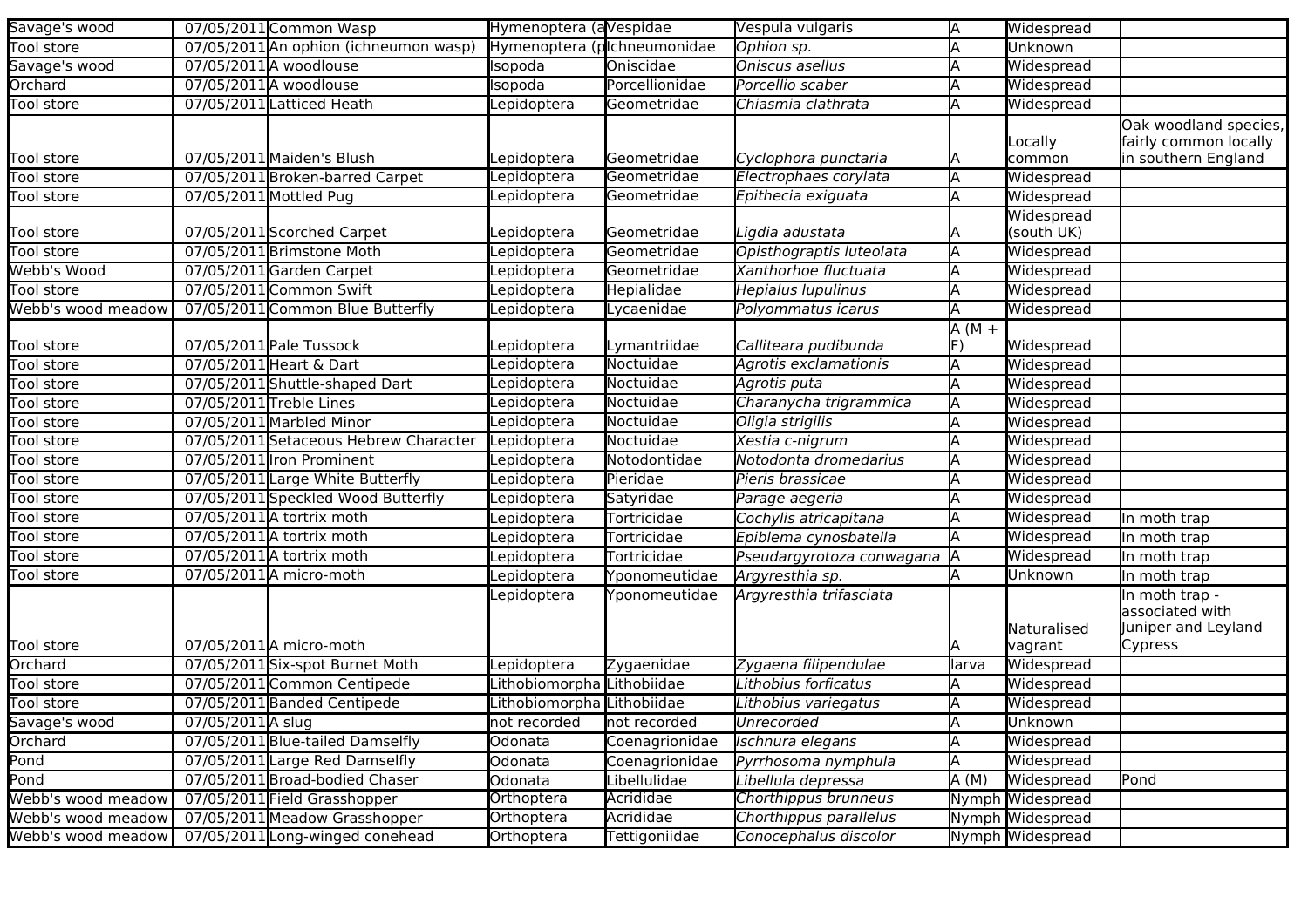|               |                        |                                  |                              |               |                          | l2nd<br>linstar |                          |                                                                            |
|---------------|------------------------|----------------------------------|------------------------------|---------------|--------------------------|-----------------|--------------------------|----------------------------------------------------------------------------|
| Tool store    |                        | 07/05/2011 Speckled Bush-cricket | Orthoptera                   | Tettigoniidae | Leptophyes punctatissima | <b>I</b> nymph  | Widespread               |                                                                            |
| Orchard       |                        | 07/05/2011 Banded Wood Snail     | Stylommatopho Helicidae      |               | Cepaea nemoralis         |                 | Widespread               |                                                                            |
| Savage's wood | 07/05/2011 Tree Slug   |                                  | Stylommatopho Limacidae      |               | Limax marginatus         |                 | Widespread               |                                                                            |
| Tool store    | 07/05/2011 A caddisfly |                                  | Trichoptera                  | Unrecorded    | Unrecorded               |                 | Unknown                  |                                                                            |
| Orchard       |                        | 07/05/2011 A harvest mite        | Trombidiformes Trombidiidae  |               | Trombidium sp.           |                 | Unknown                  |                                                                            |
| Savage's wood | 07/05/2011 A snail     |                                  | Unrecorded                   | Clausilidae   | Unrecorded               |                 | Unknown                  | A snail with long-shell<br>to be identified                                |
| Savage's wood |                        | 07/05/2011 Early Bumblebee       | Hymenoptera (AApidae         |               | Bombus pratorum          |                 | Widespread               |                                                                            |
| Savage's wood |                        | 07/05/2011 Tortoise Bug          | Hemiptera: HeteScutelleridae |               | Eurygaster testudinaria  |                 | Widespread<br>(south UK) |                                                                            |
| Pond          |                        | $07/05/2011$ A solitary wasp     | Heteroptera (AcSphecidae     |               | Unrecorded               |                 | Unknown                  | Seen flying into hole in<br>post probably<br>Ecnemnius/Crossoceru<br>s sp. |
| Savage's wood |                        | $07/05/2011$ A ground beetle     | Coleoptera                   | Carabidae     | Harpalus rufipes         |                 | Widespread               |                                                                            |
| Savage's wood |                        | 07/05/2011 A malachite beetle    | Coleoptera                   | Melyridae     | Malachius bipustulatus   |                 | Widespread               |                                                                            |

Note: Common Names have been recorded in upper case where definitive common names exist e.g. 'Meadow Grasshopper', or in lower case where there is no species name, or where there is no species name, or where there is no sp

Species recorded and verified by Jon Mellings & Dr Ross Piper